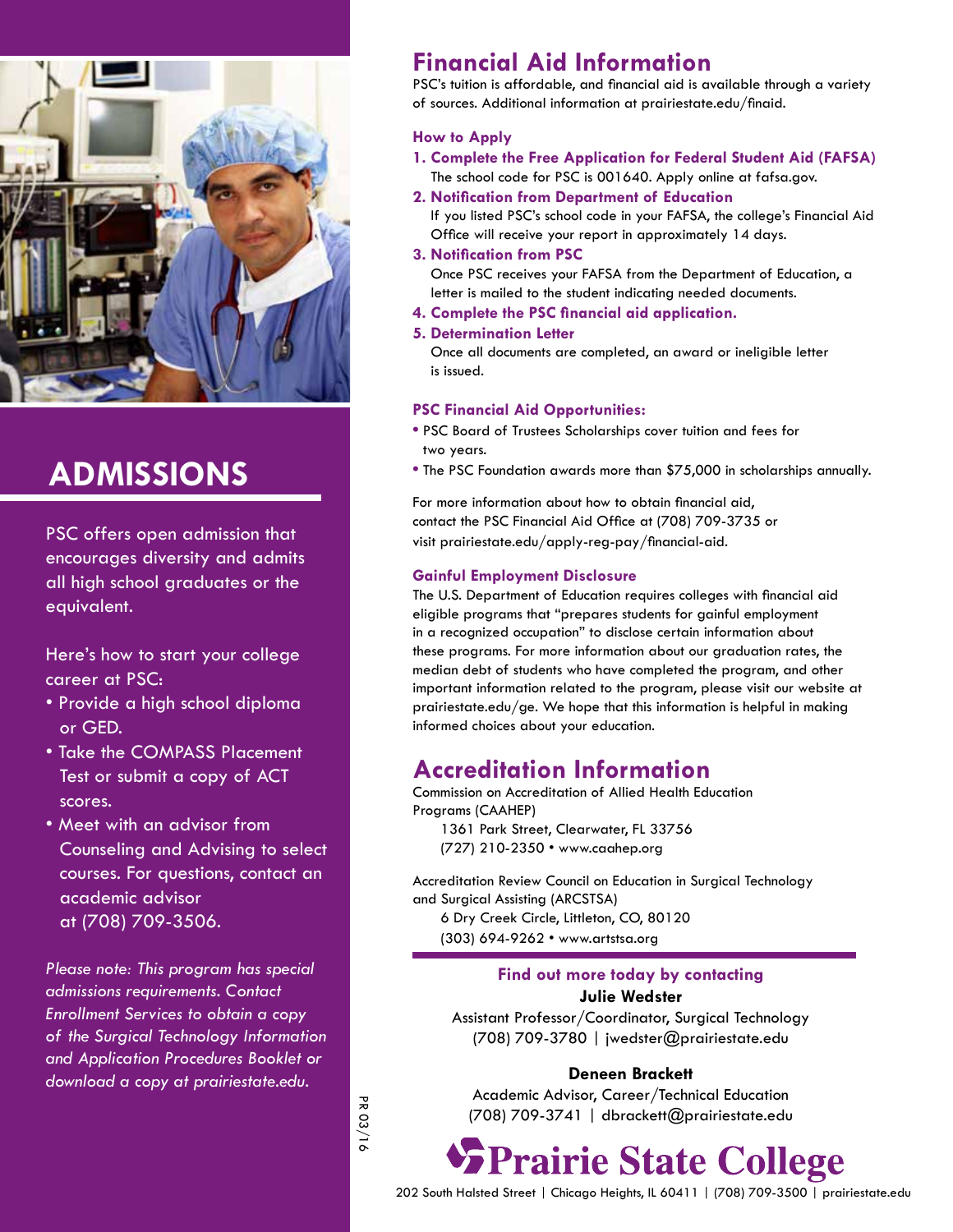# PRAIRIE STATE COLLEGE **Surgical Technology**

**THE CHANNE**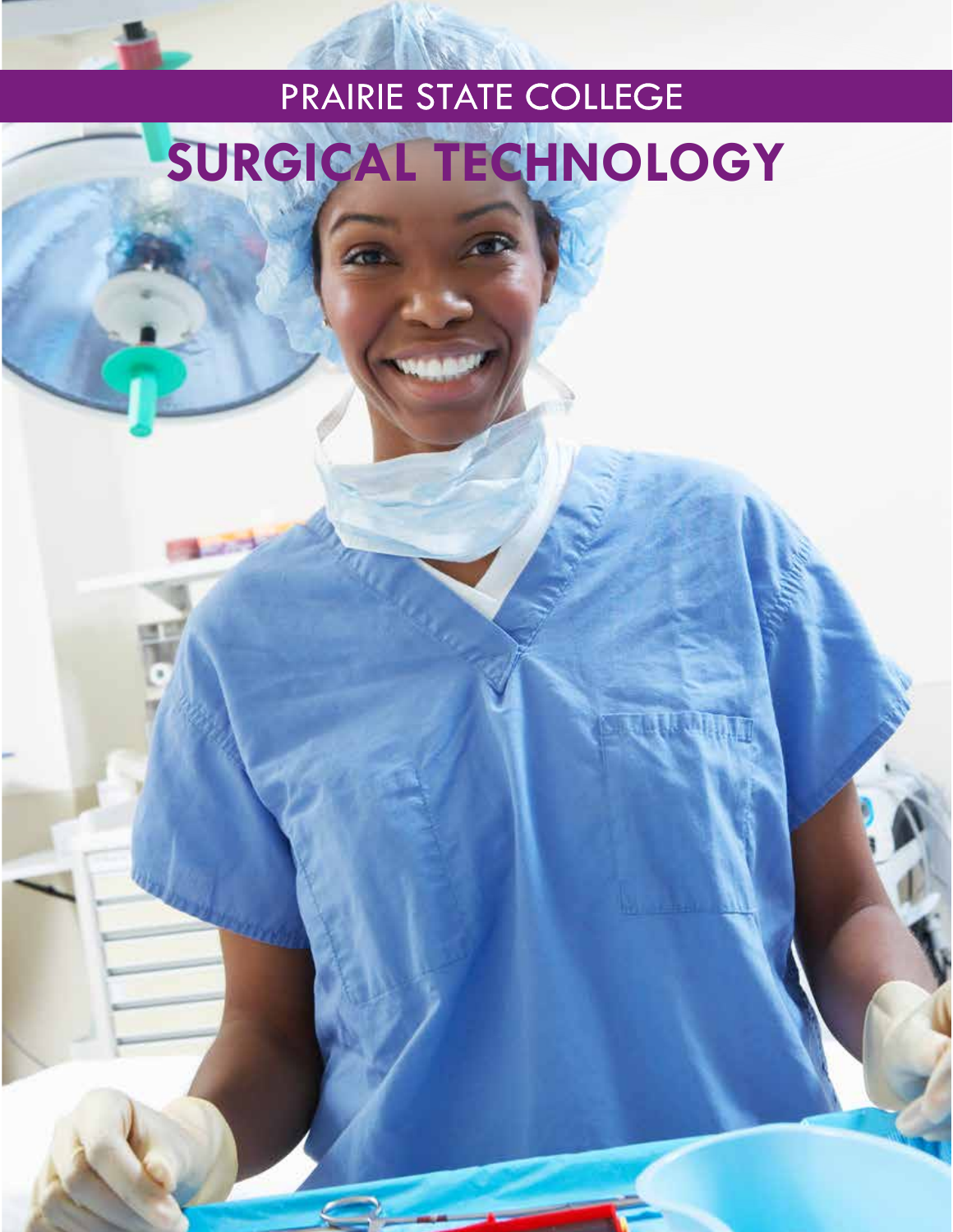

# **Surgical Technology at Prairie State College**

The Prairie State College (PSC) Surgical Technology program prepares students to work as surgical technologists in a variety of surgical settings, and is based on a curriculum recommended by the Association of Surgical Technologists. Surgical technologists assist in invasive surgical procedures and facilitate safe and effective patient care. They shoulder major responsibility in ensuring that operating rooms are safe and that equipment functions properly. In response to the needs of local hospitals, PSC launched its surgical technology program in 2000, one of only five such programs in the Chicago area.

# **degrees and certificates**

**Certificate** Surgical Technology

## **Surgical Technology** *Certificate*

*Please note: This program has special admissions requirements. Contact Enrollment Services to obtain a copy of the Surgical Technology Information and Application Procedures booklet.*

This program prepares students to work as surgical technologists in the operating room, labor and delivery, ambulatory surgical care centers, cardiac catheterization laboratories, physician's offices, or central supply units. Surgical technologists work under medical supervision to facilitate safe and effective performance of invasive surgical procedures aimed at optimizing patient safety.

#### **Program Requirements 45 Credits**

*(All courses must be completed with a C grade or better)*

| <b>BIOL 115</b> | Microbiology for Surgical Technology  | 4            |
|-----------------|---------------------------------------|--------------|
| <b>HLTH 102</b> | Workplace Issues for Allied Health    |              |
| <b>SRT 100</b>  | Medical Terminology                   | 2            |
| SRT 102         | <b>Patient Care I</b>                 | $\mathbf{2}$ |
| SRT 103         | <b>Patient Care II</b>                |              |
| SRT 110         | Introduction to Surgical Technology   | 7            |
| SRT 120         | Surgical Procedures I                 | 5            |
| SRT 122         | Applied Surgical Procedures I         | 1            |
| SRT 130         | Surgical Procedures II                | 6            |
| SRT 132         | Applied Surgical Procedures II        | 2            |
| SRT 140         | Surgical Procedures III               | 6            |
| SRT 142         | Applied Surgical Procedures III       | $\mathbf{2}$ |
| <b>SRT 298</b>  | Surgical Technology Seminar           | 4            |
| <b>SRT 299</b>  | <b>Applied Surgical Procedures IV</b> | $\mathbf{2}$ |
|                 | Students must complete NBSTSA exam    |              |

**Program Total 45 credits**